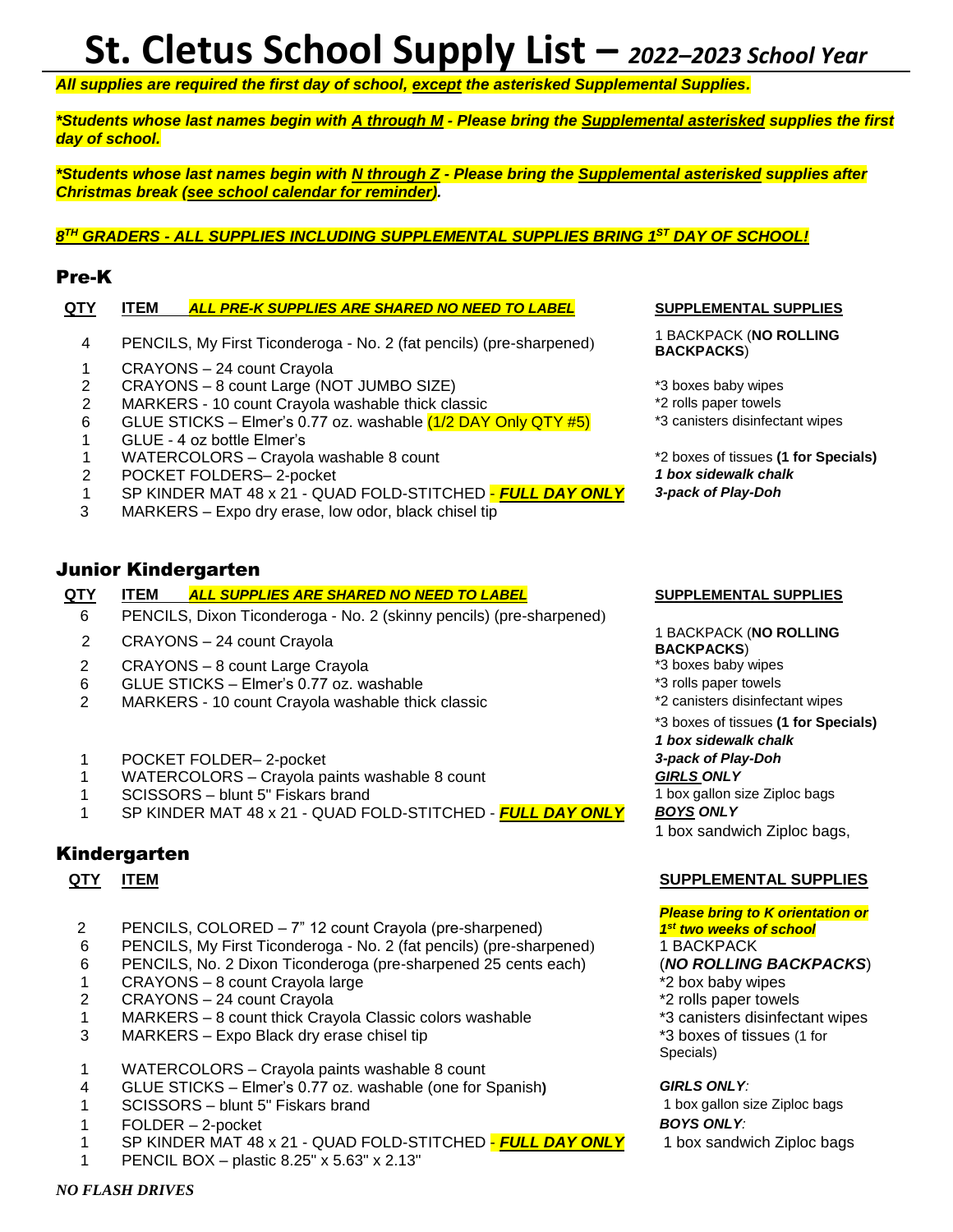### First Grade

- 36 PENCILS No. 2 (pre-sharpened) (12 for Spanish) 2 rolls of paper towels
- 2 PENCILS, COLORED 7" 12 count Crayola (pre-sharpened) 1 box gallon size Ziploc bags<br>2 CRAYONS 24 count Crayola
- 2 CRAYONS 24 count Crayola<br>2 MARKERS 8 count Crayola v
- MARKERS 8 count Crayola washable thick classic 1 sandwich size Ziploc bags
- 3 MARKERS, EXPO DRY ERASE low odor black chisel tip wet wipes
- 1 SCISSORS sharp 5" Fiskars brand pointed tip **LAST Name M-Z:**
- 6 GLUE STICKS Elmer's 0.77oz. washable (one for Spanish) 2 containers of Clorox Wipes
- 1 PENCIL BAG 11 x 7.25 vinyl
- 1 FOLDER Blue, 2-pocket, 3 prong (Spanish) **NO FLASH DRIVES**
- 6 FOLDERS 2 pocket
- 2 ERASERS Bevel, Pink Pearl

### Second Grade

- 48 PENCILS No. 2 (pre-sharpened) (12 for Spanish)  $*4$  boxes baby wipes 62 count<br>1 PENCILS, COLORED 7" 12 count Crayola (pre-sharpened) \*1 roll paper towels
- 1 PENCILS, COLORED 7" 12 count Crayola (pre-sharpened)
- 1 CRAYONS 24 count Crayola \*1 canister disinfectant wipes
- 1 MARKERS, THIN– 8 count Crayola washable thin classic \*4 big boxes of tissues (1 **for Specials)**
- 1 MARKERS, THICK 8 count Crayola washable thick classic
- 2 MARKERS, EXPO DRY ERASE low odor– black fine point *ONE SET EARBUDS or headphones*
- 5 FOLDERS 2-pocket *NO FLASH DRIVES*
- 1 SCISSORS sharp 5" Fiskars brand pointed tip
- 4 GLUE STICKS Elmer's 0.77oz. washable (one for Spanish)
- 2 ERASERS BEVEL pink pearl/carnation medium
- 1 RULER 1/16" plastic 12" standard and metric ruler
- 1 Vinyl Pencil Bag 11 x 7.25 (Assorted colors) Item #RF75W

### Third Grade

- 48 PENCILS No. 2 (pre-sharpened) (12 for Spanish) \*4 boxes baby wipes
- 2 PENCILS, COLORED 7" 12 count Crayola (pre-sharpened) \*2 rolls paper towels
- 2 CRAYONS 24 count Crayola \*4 large boxes of tissues
- 2 MARKERS 8 count Crayola washable thick classic *ONE SET EARBUDS*
- 1 HIGHLIGHTER Fluorescent, Yellow, Pen-style *NO FLASH DRIVES*
- 3 FOLDERS 2-pocket (one for Spanish)
- 1 SCISSORS sharp 5" Fiskars brand pointed tip
- 2 GLUE STICKS Elmer's 0.77 oz. washable
- 2 COMPOSITION books 100-page Marble comp book
- 2 ERASERS bevel pink pearl/carnation large
- 2 Pencil Bag nylon 11'' x 7.25" clear top w/grommets (One for Aug to Dec then one for Jan to June
- 1 Bazic Multiplication Flashcard
- 1 Bazic Division Flashcard

### **QTY ITEM ITEM**

- 2 boxes of tissues
- 
- 
- 
- 
- 1 set earbuds or headphones
- **Last Name A-L**: 2 packages of

### **QTY ITEM SUPPLEMENTAL SUPPLIES**

- 
- 
- 
- 

### **QTY ITEM SUPPLEMENTAL SUPPLIES**

- 
- 
- 
- 1 box Clorox wipes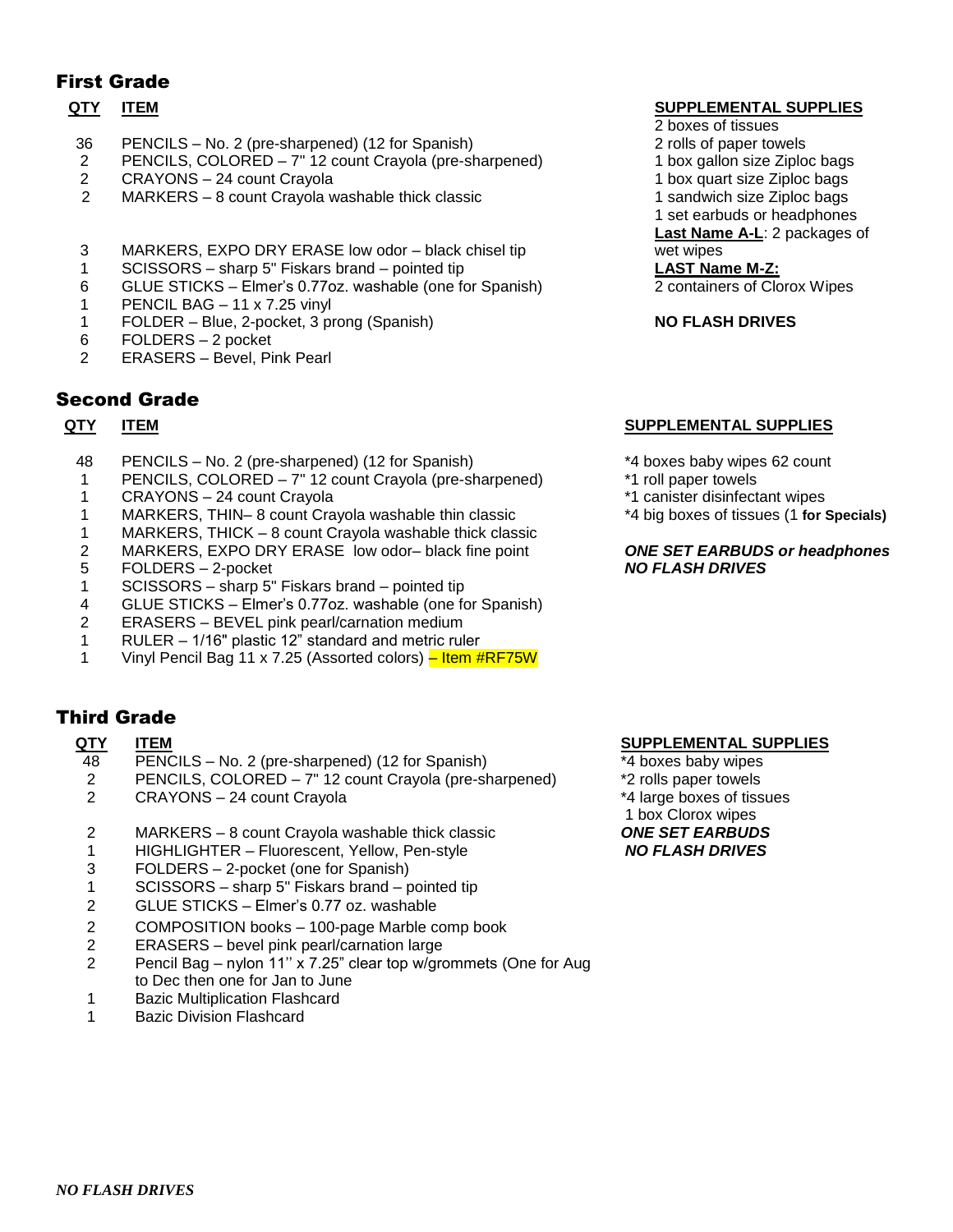### Fourth Grade

- PENCILS No. 2 (pre-sharpened) (12 for Spanish)
- PENCILS, COLORED 7" 12 count Crayola (pre-sharpened) \*2 box baby wipes
- 1 CRAYONS 24 count Crayola **1** CRAYONS 24 count Crayola
- MARKERS 8 count Crayola washable thick classic \*3 canisters Lysol disinfectant wipes
- MARKERS Black Expos, fine point low odor
- HIGHLIGHTER, Assorted color, 4pk \*4 boxes of tissues
- PENS, Red Erasermate medium (Papermate) *ONE SET EARBUDS OR*
- PENS, Black or blue Erasermate medium
- FOLDER 2-pocket *NO FLASH DRIVES*
- FOLDER Red plastic pocket
- POST-ITS 3 x 3 pack 50 count 4pk
- SCISSORS sharp 5" Fiskars brand pointed tip
- GLUE STICKS Elmer's 0.77 oz. washable
- ERASER bevel pink pearl/carnation large
- COMPOSITION Book marble 100 count
- Five Star Poly 5-sub Wide Rule Notebook Pkt Div 200 ct
- PAPER, 200-count wide rule filler paper
- PAPER, 4x4 graph quad-ruled 100 count
- RULER 1/16" plastic 12" standard and metric ruler
- PENCIL BAG – 11" x 7¼" nylon zippered bag, w/grommets
- BINDERS -1" clear view pocket Different Colored Hardback Vinyl
- Assorted 5-pocket 5-tab paper dividers

### **QTY ITEM SUPPLEMENTAL SUPPLIES**

- 
- 
- 

# *HEADPHONES*

### Fifth Grade

- 
- 48 PENCILS No. 2 (pre-sharpened) <br>1 PENCILS. COLORED 7" 12 count Cravola (pre-sharpened) \*4 boxes of tissues 1 PENCILS, COLORED –  $7"$  12 count Crayola (pre-sharpened)
- MARKERS 8 count Crayola washable thick classic 2 boxes Clorox wipes
- PENS, RED Erasermate medium (Papermate)
- PENS, BLUE Erasermate medium (Papermate)
- HIGHLIGHTER Fluorescent Yellow Highlighter Pen Style
- FOLDERS 2-pocket (one for Spanish)
- ERASER pink pearl/carnation large
- 1 PENCIL BAG Nylon, clear top w/grommets,  $7\frac{1}{4}$ " x 10  $\frac{1}{4}$ "
- INDEX CARDS 3" x 5" 100 count, white ruled
- COMPOSITION Books 100-count spiral wide , One Subject(one for Spanish)
- PAPER 200 count wide rule filler paper
- POST-ITS 3 x 3 pack 50 count 4 pk
- GLUE STICK Elmer's 0.77 oz. washable
- SCISSORS sharp 5" Fiskars brand
- RULER plastic 1/16" 12" standard and metric ruler

### **QTY ITEM SUPPLEMENTAL SUPPLIES**

*ONE SET EARBUDS NO FLASH DRIVES*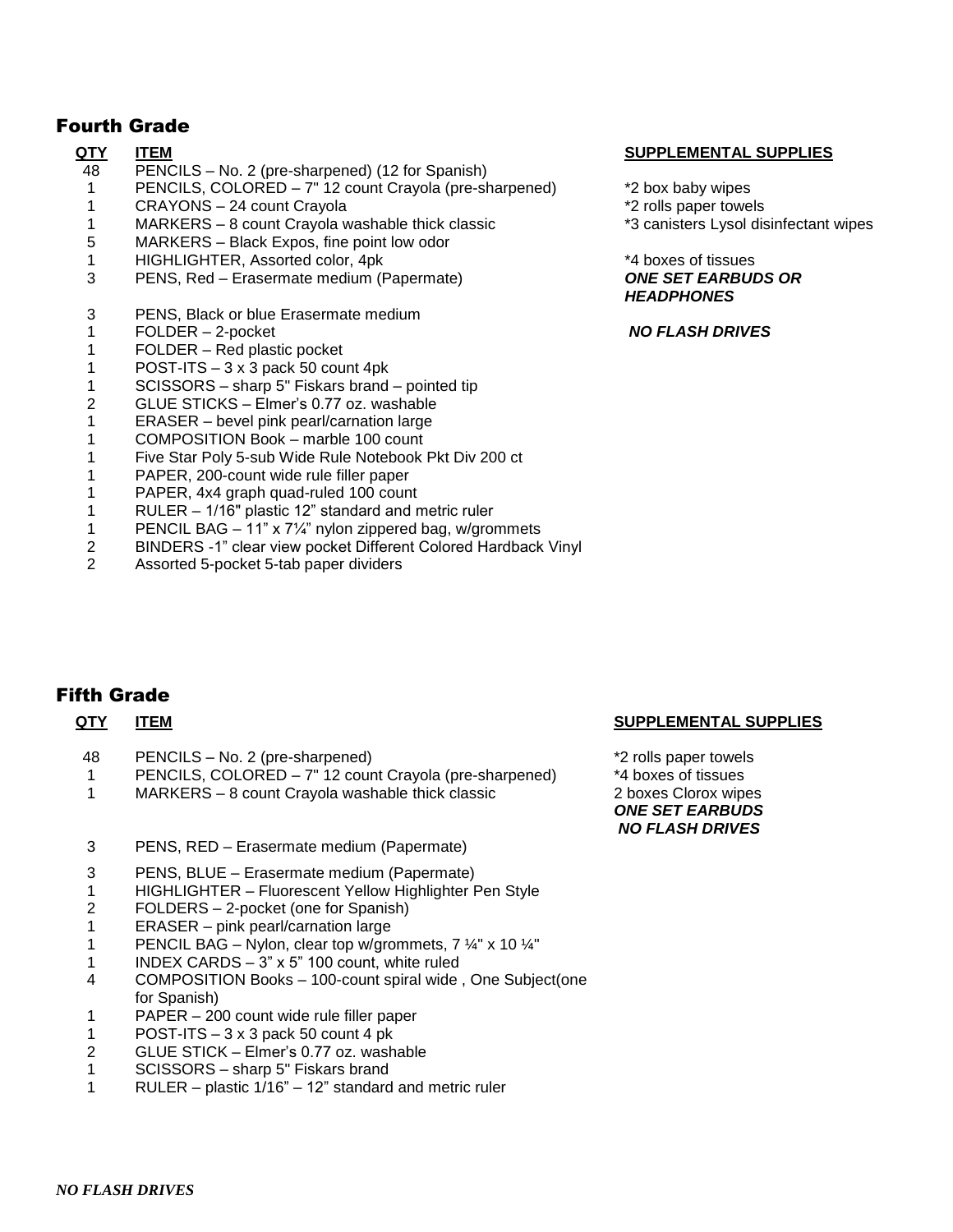### Sixth Grade

- 1 BINDER, one-inch, RED vinyl for science
- 12 PENCILS, No. 2 (pre-sharpened)
- 12 PENCILS, mechanical
- 1 PENCILS, COLORED 7" 12 count Crayola (pre-sharpened) \*4 boxes of tissues
- 1 MARKERS 8 count Crayola washable thin classic \*1 box Clorox wipes
- 1 MARKERS, DRY ERASE 4 pack Expo low odor chisel tip 5 LARGE book covers (socks)
- 1 SHARPIE fine point permanent marker black
- 6 PENS, BLACK Papermate medium point *ONE SET EARBUDS*
- 1 HIGHLIGHTER Fluorescent Yellow Highlighter Pen style *NO FLASH DRIVES*
- 7 FOLDERS 2-pocket (one for each subject including Spanish) In colors as follows: RED, BLUE, GREEN, YELLOW, PURPLE, ORANGE, BLACK,
- 1 GLUE STICK Elmer's 0.77 oz. washable
- 1 GLUE, Elmer's School glue 4 oz.
- 1 ERASER ink/pencil
- 9 COMPOSITION BOOKS 70 count spiral wide rule (one for Spanish and Science) In colors as follows: RED, BLUE, GREEN, YELLOW, PURPLE, ORANGE, BLACK, PINK, MAROON
- 2 PAPER 200 count wide rule filler paper
- 3 INDEX CARDS 4"x6" 100 count, white ruled
- 1 PENCIL BAG, Zippered clear top w/grommets 8.5" x 11"
- 1 Tape, ½" x 450" Scotch transparent tape
- 1 SCISSORS sharp 7" Fiskars brand
- 1 PROTRACTOR 6" clear

### Seventh Grade

- 1 BINDER, one-inch, GREEN vinyl for science
- 
- 3 PENS, red Bic medium red stick pen 1 box Clorox wipes<br>10 PENS, black Bic medium black stick pen 1 box 2 colls paper towels
- 10 PENS, black Bic medium black stick pen  $*2$  rolls paper towel<br>1 PENCILS. COLORED 7" 12 count Cravola (pre-sharpened) \*\*\* 4 boxes of tissues 1 PENCILS, COLORED –  $7"$  12 count Crayola (pre-sharpened)
- 12 PENCILS, Mechanical **Texas Instruments TI84 Plus** Texas Instruments TI84 Plus
- 12 PENCILS, No. 2 (pre-sharpened)
- 1 MARKERS, Dry Erase– 4 pack Expo low odor chisel tip 1 roll Scotch tape
- 1 MARKERS, 8 count Crayola washable thin classic *ONE SET EARBUDS*
- 2 GLUE STICKS Elmer's 0.77 oz. washable
- 8 COMPOSITION BOOKS 70 count spiral wide rule  $81/2$ " x 10  $\frac{1}{2}$ " (one each for Literature/Spanish)
- 2 PAPER 200 count wide rule filler paper
- 1 PAPER Graph 50 count, 4 squares/inch with holes
- 8 FOLDERS 2-pocket (one each for Literature and Spanish)
- 3 INDEX CARDS 3"x5" 100 count, white ruled
- 1 PROTRACTOR 6" clear protractor
- 1 COMPASS ball bearing
- 1 RULER  $1/16^{TH}$  plastic 12" standard and metric ruler
- 1 SCISSORS sharp 7" Fiskars brand

### **QTY ITEM SUPPLEMENTAL SUPPLIES**

- 
- 
- 

### **QTY ITEM SUPPLEMENTAL SUPPLIES**

scientific calculator (Will be used again in 8th grade) (or TI30)

## *NO FLASH DRIVES*